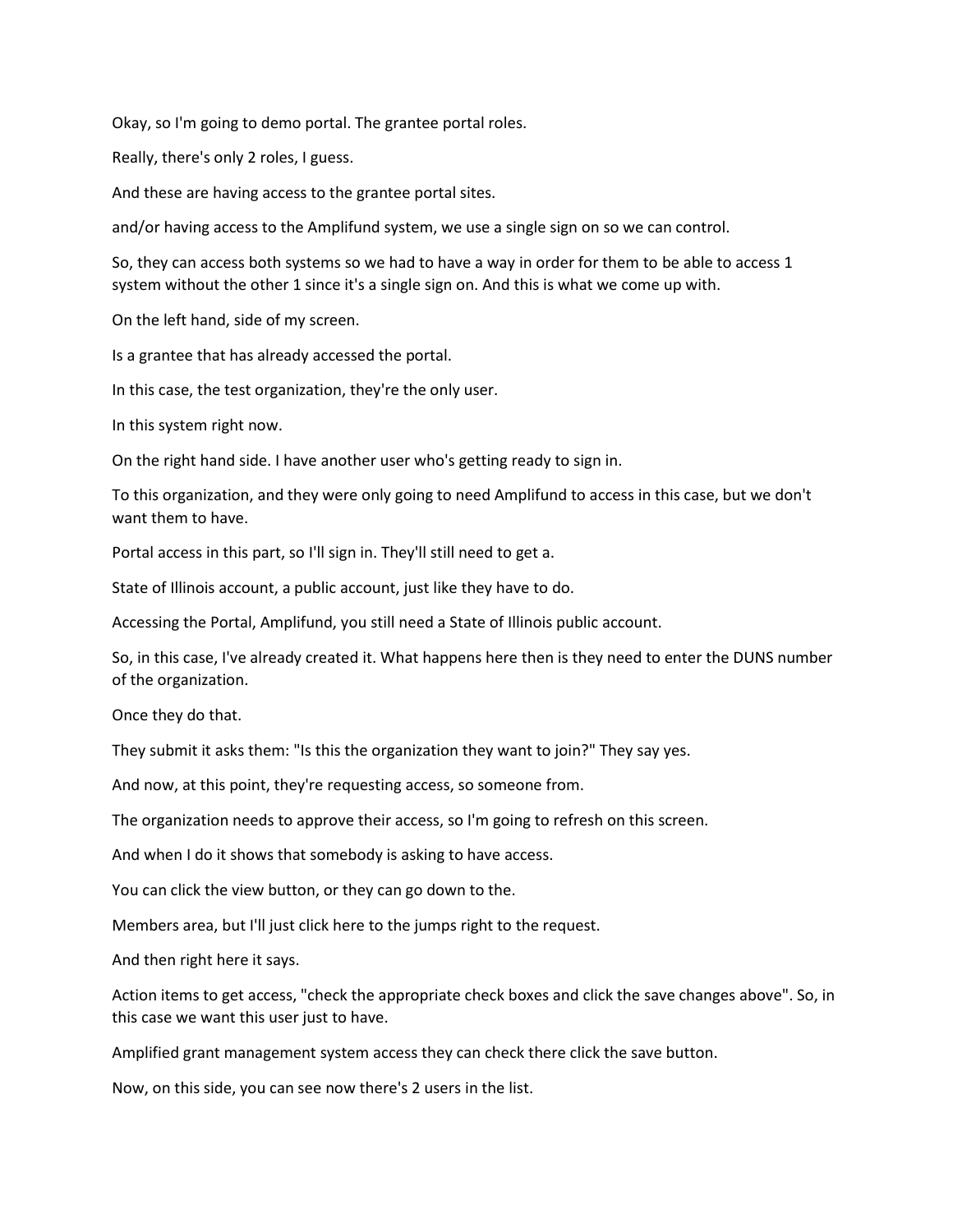There's the 1 I'm signed on with and then this 1 here, and you can see that they.

Don't have access to the Portal if you need to change it, you can edit it and they can.

Change the access here, but as of right now they do not have access. So, on this side.

The user comes in.

Browses back to the Portal.

Signs in, and it says "you do not have access to the Grant Management Portal, but you do have access to the Amplified Grant Management System."

And here's a link to jump to the Amplifund system.

And you sign in with your public account, and then you can have access.

So now is this user.

Over here on the right needs access to the Portal.

All they have to do is come in check this box.

And say, save changes. So, this Portal signs, this person signs it back in.

And now they have access to the Portal, and they'll have access to the exact same rights that this person does.

So, in this case, now we want them to access the Portal.

But we do not want them to have access to Amplifund.

So we come over here and edit.

This user and uncheck the Amplifund access.

You save changes now, this user over here still has access to the Portal.

They scroll down here into the Management.

Portal access they can see themselves here.

They select the select button and it shows that they do not have access to the Amplifund system.

If they go in with their ID and try to edit this.

It doesn't let them change this spot so they can't give themselves access.

What it also does is.

If they go into someone else's account.

And they try to edit this access, they also cannot change anyone else's account. So they have full access to the Portal.

But in this case, the only thing they can do is change Amplifund access.